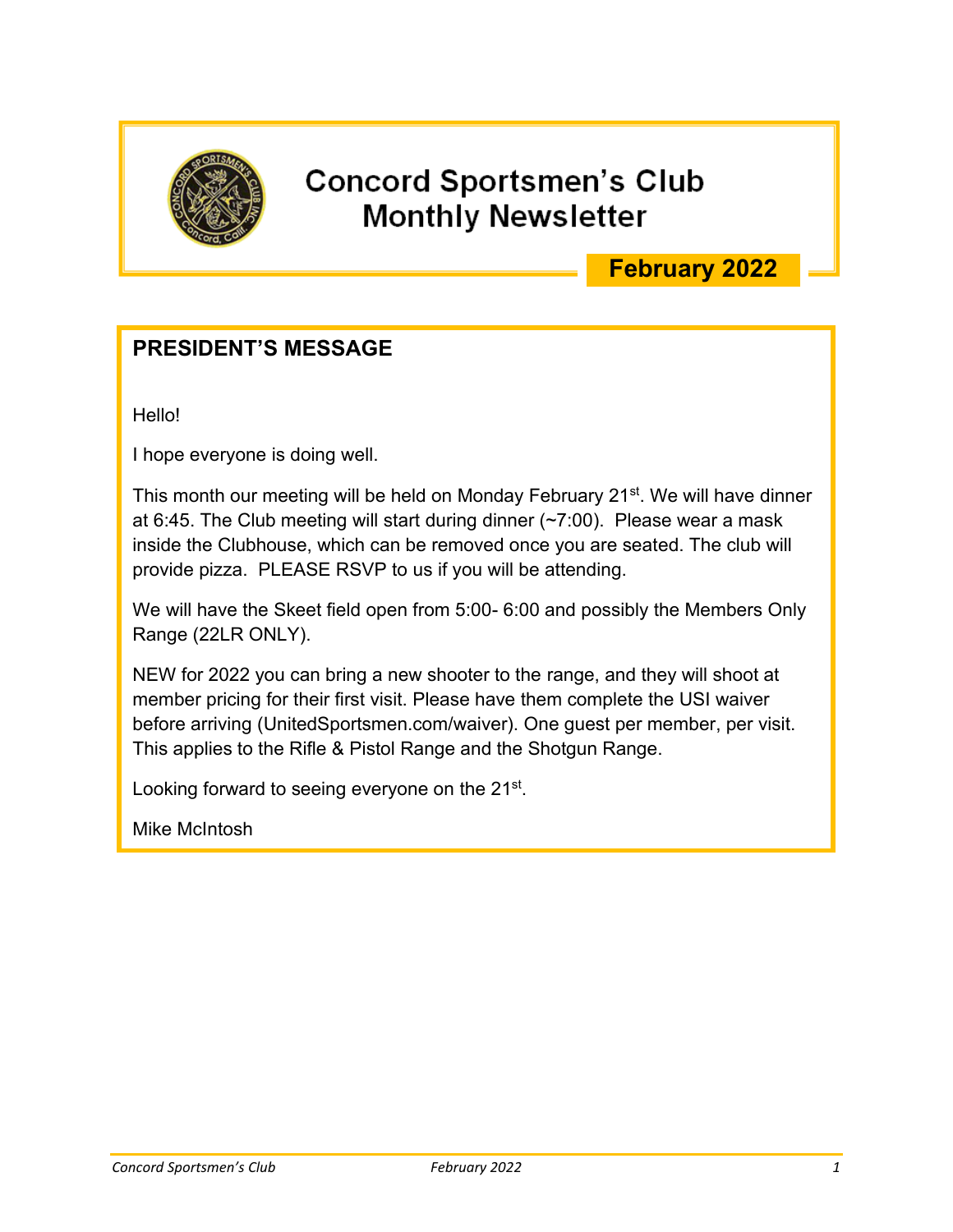## **GENERAL CLUB MEETING**

There was no general meeting in January.



**Beware Of Website Scams**

NSSF® has learned from several industry firearm, ammunition and propellant manufacturers of bogus websites and web scams aimed at consumers who are eager to purchase these highdemand products. NSSF warns consumers to take steps to confirm the websites they are using are legitimate. If you believe you have been the victim of a fraudulent transaction, NSSF encourages you to contact the FBI or ATF, or file a complaint with the Federal Trade Commission either online or by calling 800-382-4357 (800-FTC-HELP). For additional information, please visit [https://www.usa.gov/online-safety.](https://www.usa.gov/online-safety)